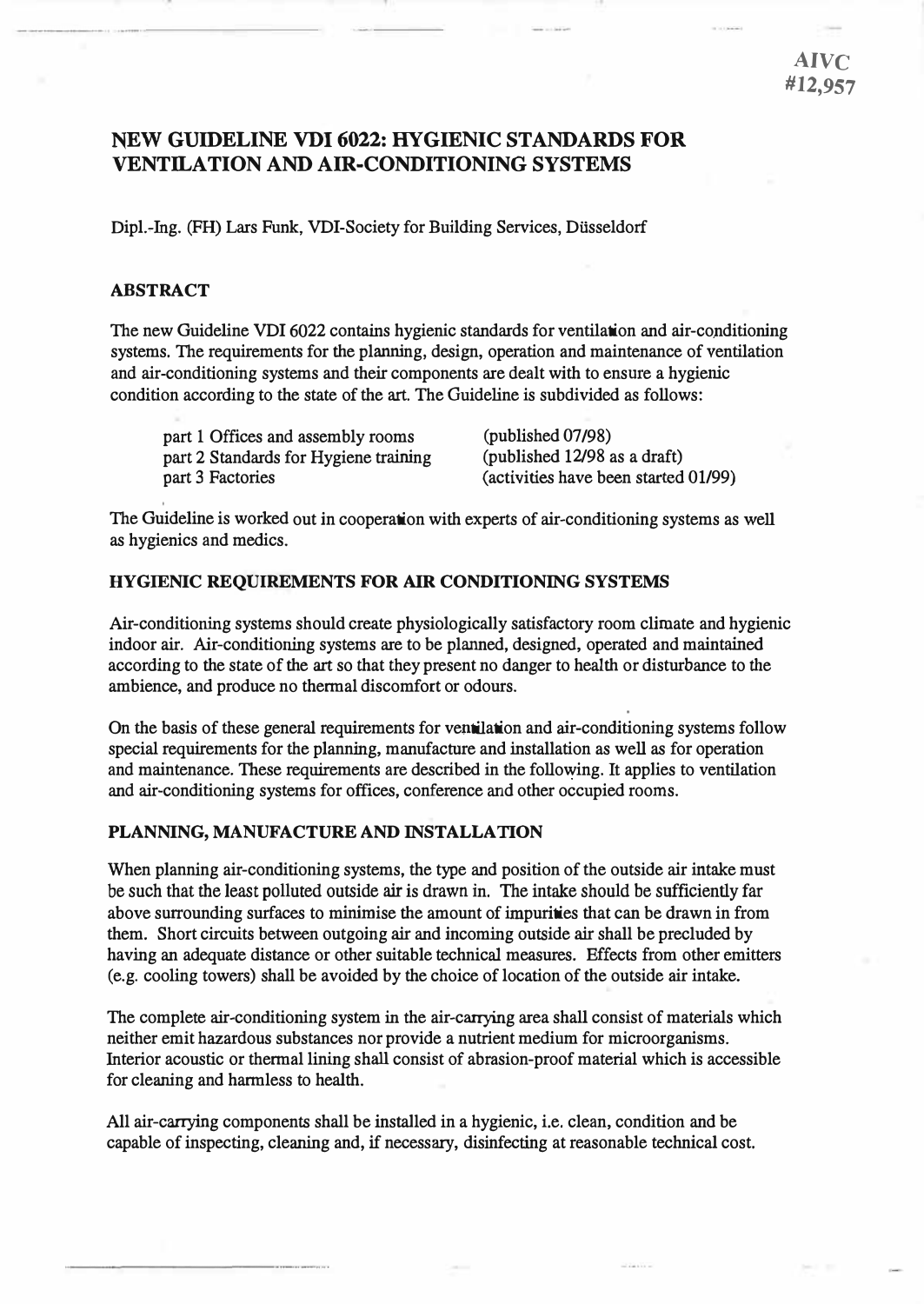After carrying out disinfection in the area of air-conditioning systems, it must be ensured before re-starting operation that no substances which are harmful to health or cause odours enter the inlet air.

Air filters shall be designed so that they can be installed, serviced and, if necessary, replaced in a manner which minimises, or at least does not increase, the introduction of airborne germs or inorganic or organic dusts. It shall be ensured that they themselves cannot become a source of airborne substances which are hazardous to health or cause odours.

On the basis of these requirements for the planning, manufacture and installation of ventilation and air-conditioning systems follow special requirements for each component of the system. In the Guideline these special requirements are described in detail for every component.

# OPERATION AND MAINTENANCE

- - -·· . -------

Air-conditioning systems shall also be operated and maintained in such a way that the hygienic requirements also are permanently complied with. Regular technical inspections and servicing as well as frequent hygiene checks by company personnel (own inspections) and additional hygiene inspections at greater intervals by trained personnel shall be carried out for this purpose. All checks shall be recorded.

Air-conditioning systems shall be regularly checked for contamination by the operator and cleaned as necessary by qualified personnel. A system can be regarded as clean if the aircarrying surfaces are completely clean and there are no damp sections.

Filters shall regularly be visually inspected and replaced, regardless of the actual service life if there is obvious contamination or leakage.<sup>1</sup>

If air humidity is present, hygienically-safe operation shall be ensured by the operator by carrying out regular hygiene checks and cleaning, including sterilisation of the water-carrying and damp parts of the system as necessary: The total bacterial count (fS-Blut-Agar) in the humidifier water shall not exceed 1000 KBE/ml<sup>2</sup> (at an incubation temperature of 20 °C  $\pm$  1 <sup>o</sup>C and 36 <sup>o</sup>C  $\pm$  1 <sup>o</sup>C). This check can be carried out using a quick test (so-called dip slides).

In the case of legionella, the total bacterial count shall not exceed 1/ml. This check shall be carried out every two years as part of the hygiene inspection. Sterilisation can be carried out using either physical or chemical methods. Chemical disinfection may only be carried out using biocidal materials whose effectiveness and harmlessness have been proven under practical conditions. In the case of vapour humidification, the vapour shall contain no harmful substances. Regular hygiene inspections shall be performed as part of the servicing and cleaning of air-conditioning systems by specialist personnel using state-of-the-art testing. If necessary, hygienists are to be used. The regular hygiene inspections shall include the following.

<sup>&</sup>lt;sup>1</sup> Investigations into contamination in air ducts is presently being carried out at the FU Berlin, Institut für Hygiene. In future it will be possible to stipulate a limit for the permissible contamination in air ducts in  $g/m<sup>2</sup>$ , giving the test procedure.

KBE: Colony forming units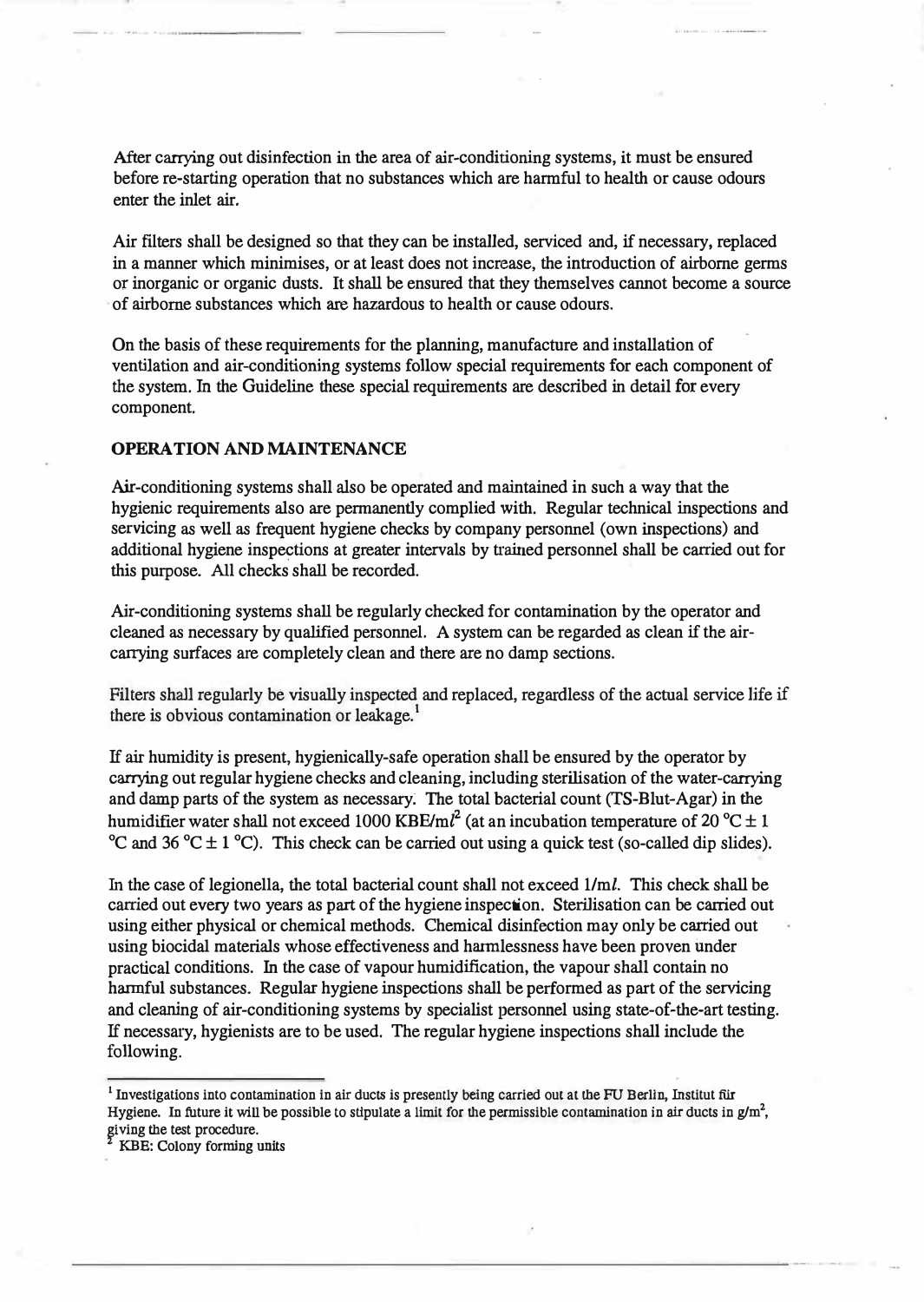- Walk-round inspection of the air-conditioning centre and the rooms supplied by it for obvious damage, accompanied by the authorised works doctor and personnel officer.
- Recording of physical climatic parameters (temperature, humidity, air speed) at representative points in the air-conditioning system and in rooms.
- Inspection of the hygiene condition including specific dab tests on filters, humidifiers and heat exchangers.
- Check of the total bacterial count of legionella.
- Written report to the operator on the results of the inspection together with recommendations of necessary and desirable hygiene measures where action is required.

The hygiene inspection of air-conditioning systems shall be carried out by specialists

- every two years in the case of systems with air humidification
- at intervals of three years for systems without air humidification.

On the basis of these requirements for operation and maintenance of ventilation and airconditioning systems follow special requirements for each component of the system. In the Guideline these special requirements are described in detail for every component.

#### Control strategies

Air-conditioning systems shall be operated in such a way that microbiological growth on air filters is avoided as far as possible.

Humidifiers are to be controlled together with preheaters and afterheaters so that the relative air humidity in the system, particularly at air filters, does not exceed 90%.

The average relative humidity at air filters of the first stage shall not exceed 80% over three days.

If the stipulated limits are exceeded, the cause is to be determined at once and permanently rectified where possible.

To prevent damp areas being generated downstream of humidifiers or coolers during a planned shutdown, the humidifiers and coolers are to be shut down first and the air duct system is to be operated dry.

Air valves in the air duct system are to be closed to prevent wind or updraught forces blowing through the ventilation system.

# QUALIFICATION AND TRAINING OF PERSONNEL

Permanent compliance with hygiene requirements and the performance of the operating and maintenance measures on air-conditioning systems needed for this purpose, requires suitably qualified personnel. Demanding operating tasks as part of servicing and also inspections and repair should be carried out by specialist personnel who have completed appropriate trade training (e.g. as plant or electromechanical technicians) or who have equivalent technical experience appropriate to their specialisation. Simple operating tasks such as checking, cleaning and certain servicing tasks (replacement of air filters) may be transferred to instructed personnel with no special trade training. Such personnel must be completely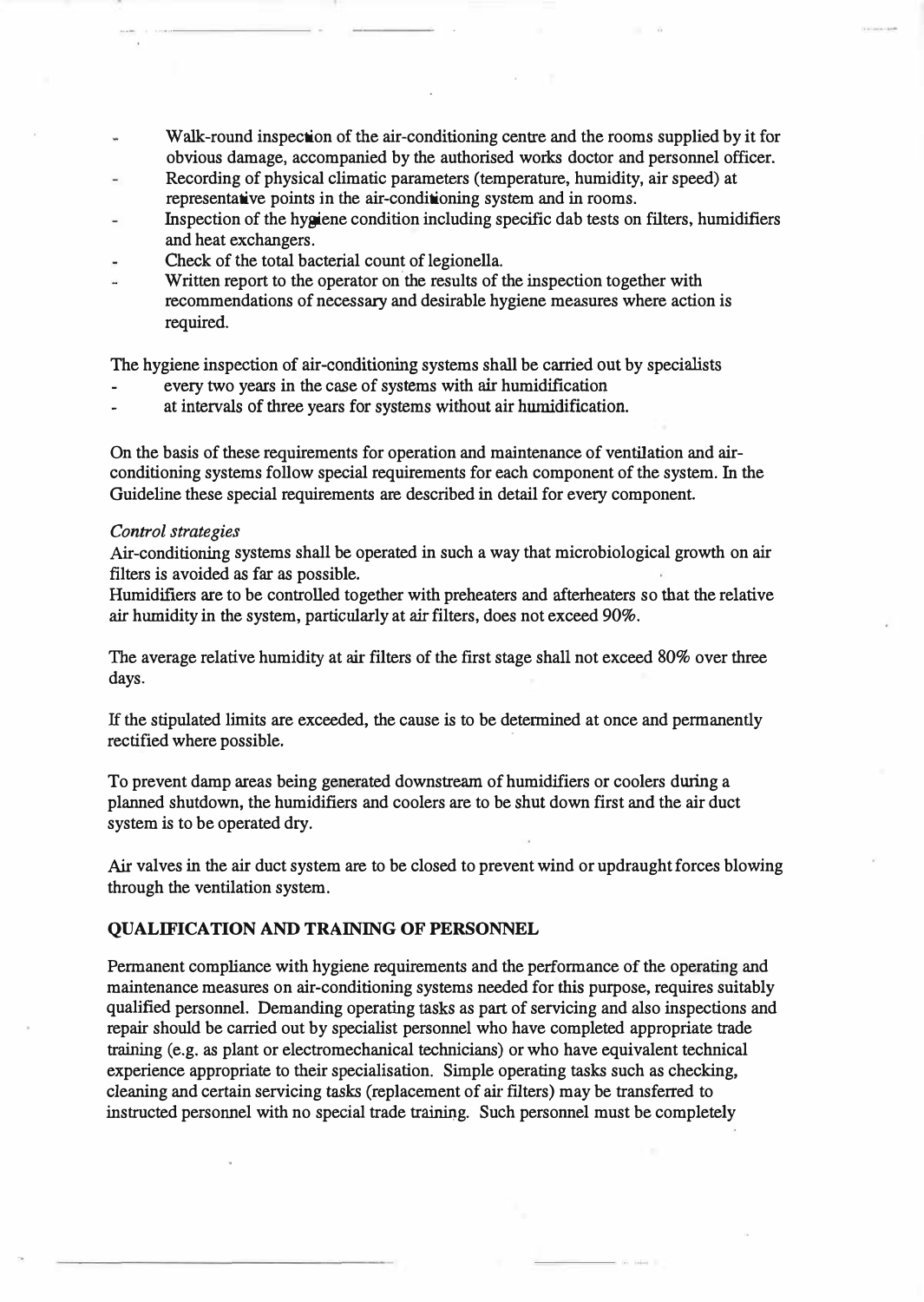familiar with the tasks and functions of ventilation and air-conditioning systems and their individual components.

An additional hygienic training is necessary regardless of the type of qualification of the personnel:

# Hygienic training Category B: Training for simple hygiene tasks

Knowledge of the following has to be shown by personnel who carry out simple hygiene tasks and inspections on air-conditioning systems.

- (1) Necessity and significance of hygiene in the operation of air-conditioning systems.
- (2) Hygiene problems of the individual air-carrying equipment in air-conditioning systems.
- (3) Servicing of air-conditioning systems, influence variables for stipulating servicing intervals.
- (4) Simple measuring procedures for monitoring air-conditioning systems.<br>(5) Procedures for substances which are hazardous to the environment, inc
- Procedures for substances which are hazardous to the environment, including their disposal.
- (6) Personal protection measures with respect to hygiene when carrying out operating and maintenance tasks.
- (7) Relevant regulations (particularly accident prevention regulations) and technical standards.
- (8) Handling chemical cleaning and disinfecting agents.

## Hygienic training Category A: Training for demanding hygiene tasks

Additional knowledge in the field of hygiene is to be shown for demanding hygiene tasks and inspections on air-conditioning systems. In addition to that one required for category B, the following training is also required.

- (1) Basic principles of hygiene.
- (2) The hygiene significance of different air treatment processes.
- (3) Physical and chemical measuring procedures as well as hygiene-microbiological investigation methods.
- (4) Problem of the sick building syndrome (SBS), symptoms and possible causes.
- (5) Important technical developments and the practical opportunities which these afford.
- (6) Hygiene regulations and technical regulations for the operation of air-conditioning systems.

For the operation of ventilation and air-conditioning systems, training to category B is necessary. Furthermore the qualifications required by operators depends upon the size and technical complexity of the system as well as its use. Simple air-conditioning systems (e.g. those with only an air treatment function) can be operated by instructed personnel with no special trade training. More advanced, complex air-conditioning systems should be operated by technical personnel.

Maintenance (servicing; inspection, rectification) may only be carried out by personnel who have been instructed and trained for this purpose. An overview about the tasks which occur is shown in Fig. 1.

The VDI-Society for Building Services offers those trainings in cooperation with qualified partners in Germany. They also intend to offer those trainings abroad. Persons that are